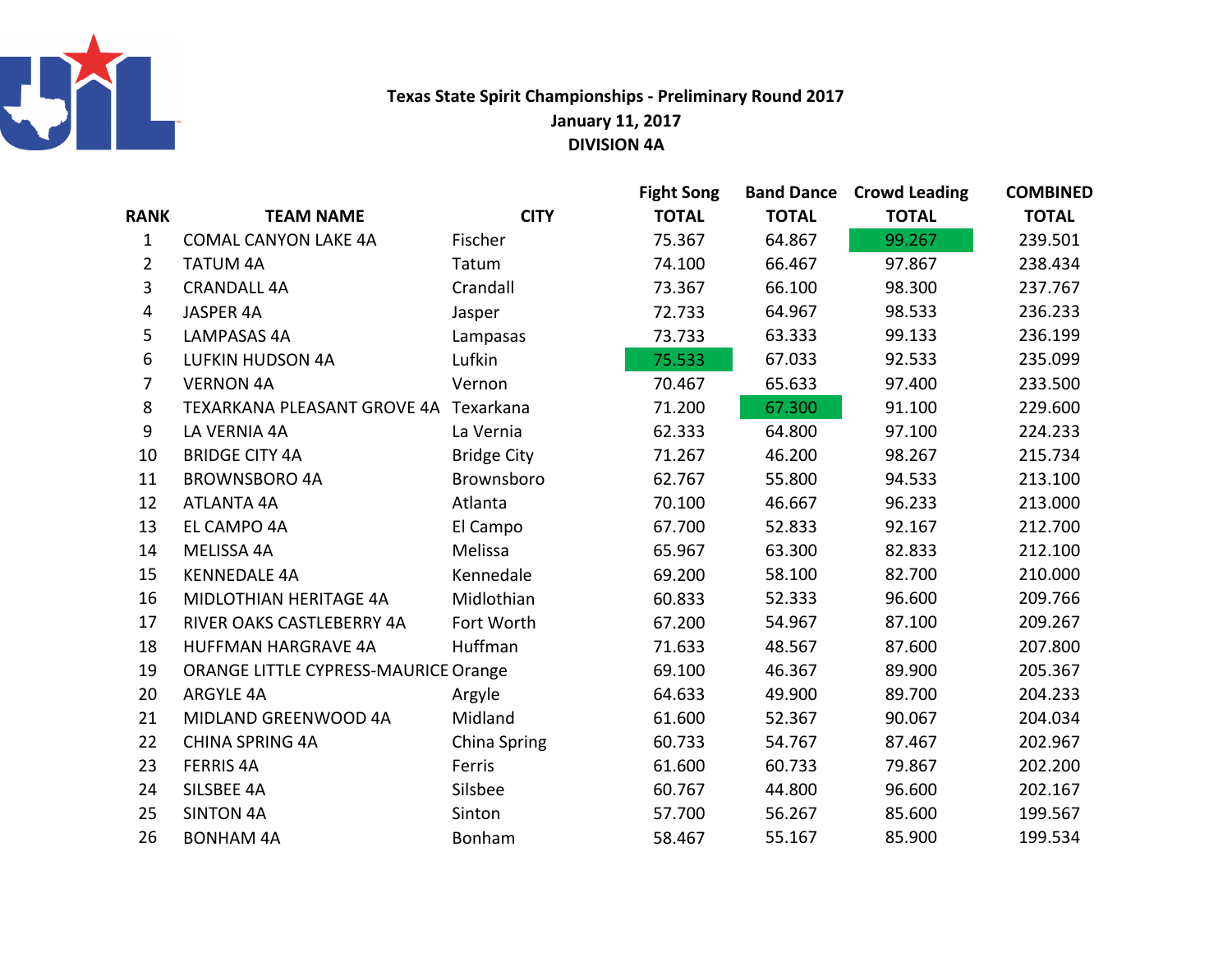

## Texas State Spirit Championships - Preliminary Round 2017January 11, 2017DIVISION 4A

|             |                                |               | <b>Fight Song</b> |              | <b>Band Dance Crowd Leading</b> | <b>COMBINED</b> |
|-------------|--------------------------------|---------------|-------------------|--------------|---------------------------------|-----------------|
| <b>RANK</b> | <b>TEAM NAME</b>               | <b>CITY</b>   | <b>TOTAL</b>      | <b>TOTAL</b> | <b>TOTAL</b>                    | <b>TOTAL</b>    |
| 27          | <b>SEMINOLE 4A</b>             | Seminole      | 62.300            | 54.033       | 80.067                          | 196.400         |
| 28          | LAMESA 4A                      | Lamesa        | 57.533            | 46.233       | 91.533                          | 195.299         |
| 29          | PITTSBURG 4A                   | Pittsburg     | 64.500            | 39.300       | 90.833                          | 194.633         |
| 30          | <b>CUERO 4A</b>                | Cuero         | 62.767            | 40.500       | 91.233                          | 194.500         |
| 31          | <b>CARTHAGE 4A</b>             | Carthage      | 66.933            | 44.867       | 82.007                          | 193.807         |
| 32          | <b>DALLAS CARTER 4A</b>        | <b>Dallas</b> | 58.067            | 37.533       | 97.600                          | 193.200         |
| 33          | <b>GLEN ROSE 4A</b>            | Glen Rose     | 60.767            | 54.333       | 78.033                          | 193.133         |
| 34          | <b>EMORY RAINS 4A</b>          | Emory         | 58.633            | 45.167       | 89.133                          | 192.933         |
| 35          | <b>SWEETWATER 4A</b>           | Sweetwater    | 58.500            | 43.800       | 90.433                          | 192.733         |
| 36          | <b>DECATUR 4A</b>              | Decatur       | 58.200            | 54.600       | 78.267                          | 191.067         |
| 37          | SPRINGTOWN 4A                  | Springtown    | 61.500            | 47.567       | 80.333                          | 189.400         |
| 38          | <b>SANGER 4A</b>               | Sanger        | 62.033            | 40.600       | 86.100                          | 188.733         |
| 39          | WACO LA VEGA 4A                | Waco          | 57.133            | 40.933       | 90.600                          | 188.666         |
| 40          | <b>GONZALES 4A</b>             | Gonzales      | 59.367            | 40.367       | 88.867                          | 188.601         |
| 41          | <b>CARROLLTON RANCHVIEW 4A</b> | Carrollton    | 60.533            | 52.733       | 75.033                          | 188.299         |
| 42          | <b>LIBERTY HILL 4A</b>         | Liberty Hill  | 60.967            | 40.167       | 86.900                          | 188.034         |
| 43          | FT WORTH BENBROOK 4A           | Benbrook      | 58.467            | 47.500       | 79.833                          | 185.800         |
| 44          | <b>ROCKPORT-FULTON 4A</b>      | Rockport      | 61.233            | 46.200       | 78.200                          | 185.633         |
| 45          | <b>ANDREWS 4A</b>              | Andrews       | 58.067            | 43.500       | 83.900                          | 185.467         |
| 46          | <b>TAYLOR 4A</b>               | Taylor        | 59.400            | 39.833       | 86.000                          | 185.233         |
| 47          | <b>BURNET 4A</b>               | <b>Burnet</b> | 58.567            | 36.133       | 88.367                          | 183.067         |
| 48          | <b>MABANK 4A</b>               | Mabank        | 61.300            | 50.400       | 69.267                          | 180.967         |
| 49          | <b>STAFFORD 4A</b>             | Stafford      | 58.267            | 36.500       | 85.400                          | 180.167         |
| 50          | <b>KAUFMAN 4A</b>              | Kaufman       | 62.633            | 38.533       | 76.833                          | 177.999         |
| 51          | VAN 4A                         | Van           | 61.233            | 38.200       | 75.033                          | 174.466         |
| 52          | <b>ABILENE WYLIE 4A</b>        | Abilene       | 65.433            | 40.200       | 67.867                          | 173.500         |
|             |                                |               |                   |              |                                 |                 |